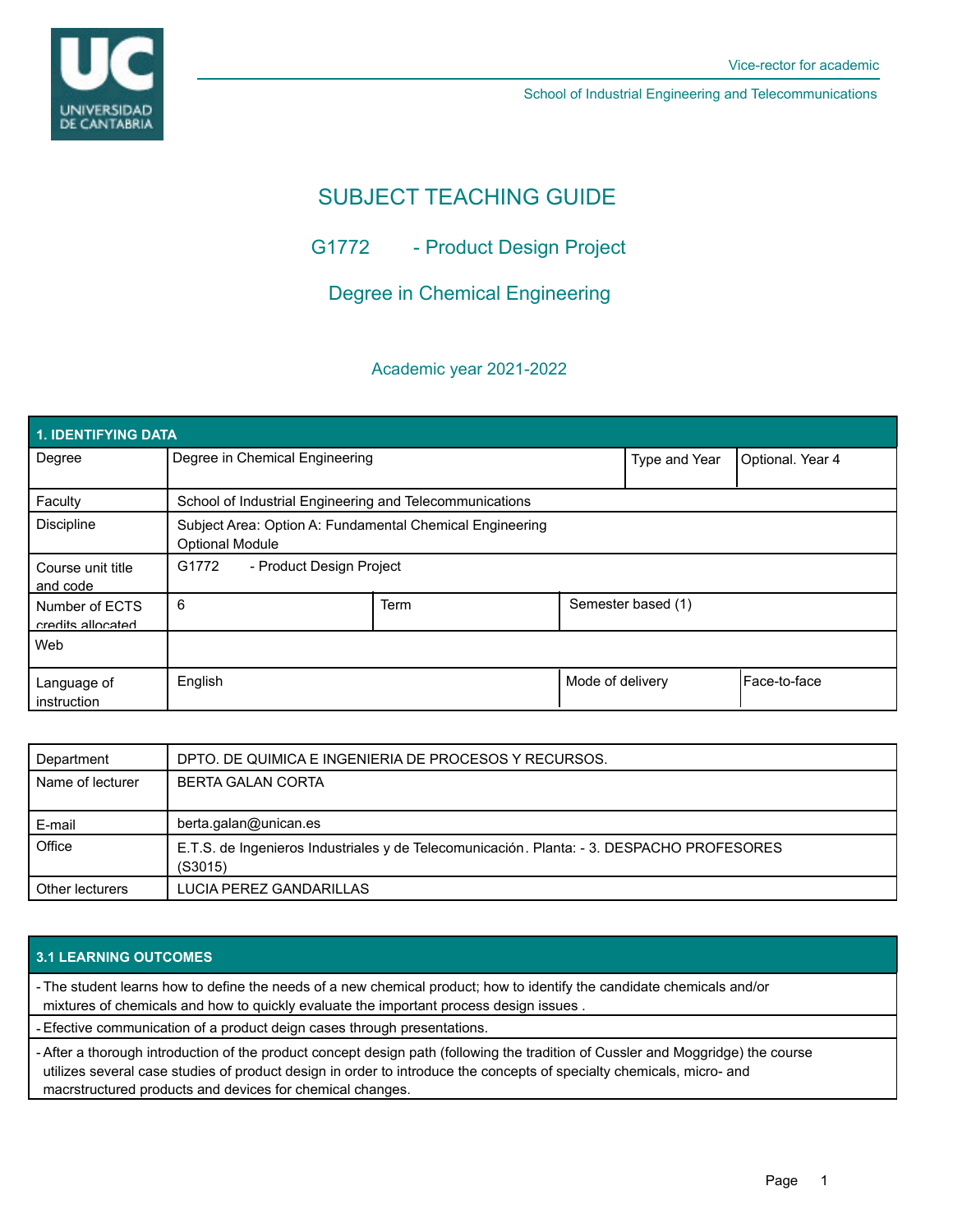

#### School of Industrial Engineering and Telecommunications

#### **4. OBJECTIVES**

The main goal of this course is to learn how to design a new chemical product from market surveys till the stage where the manufacturing process is considered. The course introduces basic concepts and methodologies essential to attain the above mentioned objectives. Examples are given to illustrate methodologies and integrate previous knowledge of chemical engineering fundamentals and technologies.

The objective of this course is to give the student a view of chemical product design

The objective is also to highlight the currently available methods and tools that can be applied to solve various types of problems associated with product-process design in a systematic and integrated manner.

### **6. COURSE ORGANIZATION**

| <b>CONTENTS</b> |                                                                 |  |  |  |
|-----------------|-----------------------------------------------------------------|--|--|--|
| $\vert$ 1       | Lesson 1. Introduction of Product Design.                       |  |  |  |
| 2               | Lesson 2. Innovations in product design-History and approaches. |  |  |  |
| 3               | Lesson 3. Needs                                                 |  |  |  |
| 4               | Lesson 4. Ideas and selection.                                  |  |  |  |
| 5               | Lesson 5. Product manufacture                                   |  |  |  |
| 6               | Lesson 6. Ecodesign                                             |  |  |  |
| 7               | Lesson 7. Case studies                                          |  |  |  |
| 8               | Lesson 8. Conferences                                           |  |  |  |
| 9               | Lesson 9: Visit                                                 |  |  |  |
| 10              | Lesson 10: Intelectual Property                                 |  |  |  |

| 7. ASSESSMENT METHODS AND CRITERIA                                                                |               |             |           |               |  |  |  |
|---------------------------------------------------------------------------------------------------|---------------|-------------|-----------|---------------|--|--|--|
| <b>Description</b>                                                                                | Type          | Final Eval. | Reassessn | $\frac{0}{0}$ |  |  |  |
| Oral presentations                                                                                | <b>Others</b> | No.         | Yes       | 20,00         |  |  |  |
| Oral presentation                                                                                 | <b>Others</b> | No          | Yes       | 20,00         |  |  |  |
| Oral presentations                                                                                | <b>Others</b> | No.         | Yes       | 20,00         |  |  |  |
| Oral presentation                                                                                 | <b>Others</b> | No.         | Yes.      | 20,00         |  |  |  |
| Final presentation                                                                                | <b>Work</b>   | No.         | Yes       | 20,00         |  |  |  |
| I TOTAL<br>100,00                                                                                 |               |             |           |               |  |  |  |
| <b>Observations</b>                                                                               |               |             |           |               |  |  |  |
| If the student do not upload the presentations on time, it is necessary to attend the final exam. |               |             |           |               |  |  |  |
| Observations for part-time students                                                               |               |             |           |               |  |  |  |
| Part-time student have to attend the final exam.                                                  |               |             |           |               |  |  |  |